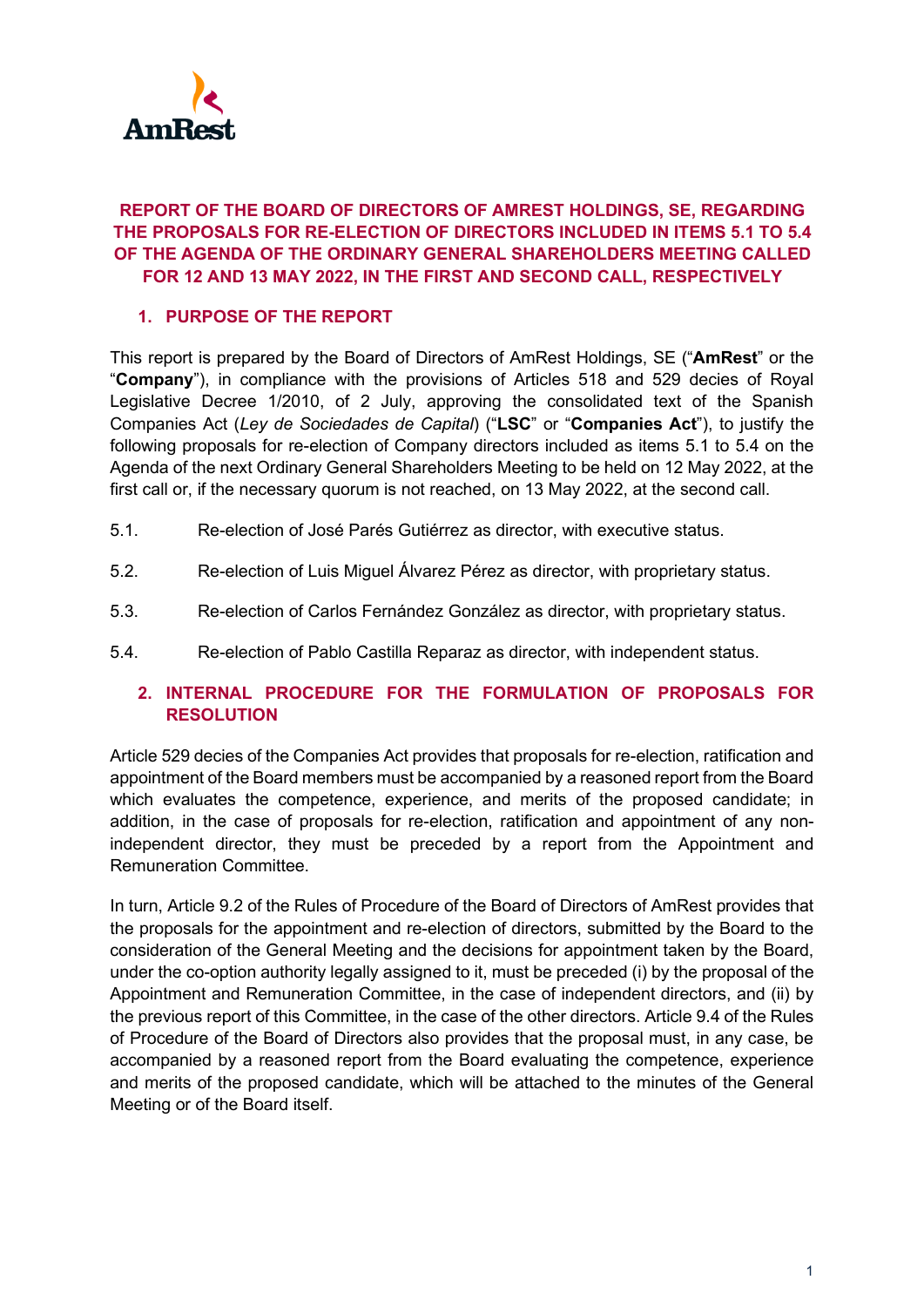

In accordance with the provisions of Article 529 decies 4 of the LSC, the proposal for the reelection of Pablo Castilla Reparaz, insofar as he holds independent status, corresponds to the Appointments and Remuneration Committee.

In turn, in accordance with the provisions of Article 529 decies 6 of the LSC, the proposals for re-election of José Parés Gutiérrez, Luis Miguel Álvarez Pérez and Carlos Fernández González, insofar as they do not hold the status of independent directors (instead, as executive and proprietary directors, respectively), must be preceded by a report from the Appointment and Remuneration Committee, which is attached as an Annex.

# **3. TERM OF OFFICE**

The term of office of directors proposed for appointment and re-election will be for a four-year period, as provided in the Articles of Association.

In accordance with Article 222 of the LSC and Article 25 of the AmRest Articles of Association, the appointment of the proposed directors will expire when, upon expiration of the term, the next General Meeting has been held or the legal term for holding the Meeting that must resolve the approval of accounts of the previous financial year has elapsed.

# **4. REASONED REPORT OF THE BOARD OF DIRECTORS**

The Board's evaluation of the competence, experience and merits of the directors proposed for re-election and their suitability to perform their duties as directors of the Company will be set out below, as appropriate, based on the report or proposal of the Appointment and Remuneration Committee of the Company.

4.1. José Parés Gutiérrez

## Professional profile

José Parés Gutiérrez has been the General Manager of Finaccess Capital (Mexico) since 2013. He is also Chairman of the Board of Restaurant Brands New Zealand Limited. He has international experience in marketing, sales, finance and operational management.

Prior to that, José Parés Gutiérrez worked for 19 years in Grupo Modelo (Mexico), holding various positions. In his last five years in this company, he served as Commercial Vice President, helping to increase the revenues of Grupo Modelo from USD 1 billion to USD 3 billion during the period of financial crisis.

José Parés Gutiérrez has also served as a member of the Board of Crown Imports (Chicago, Illinois), Deputy Chair of the Board of MMI (Toronto, Canada), member of the Board of DIFA (Mexico) and former member of the Chamber of Brewers of Mexico.

José Parés Gutiérrez graduated from the Universidad Panamericana de México, in the Business and Finance Faculty. He also completed his MBA studies at ITAM (Mexico),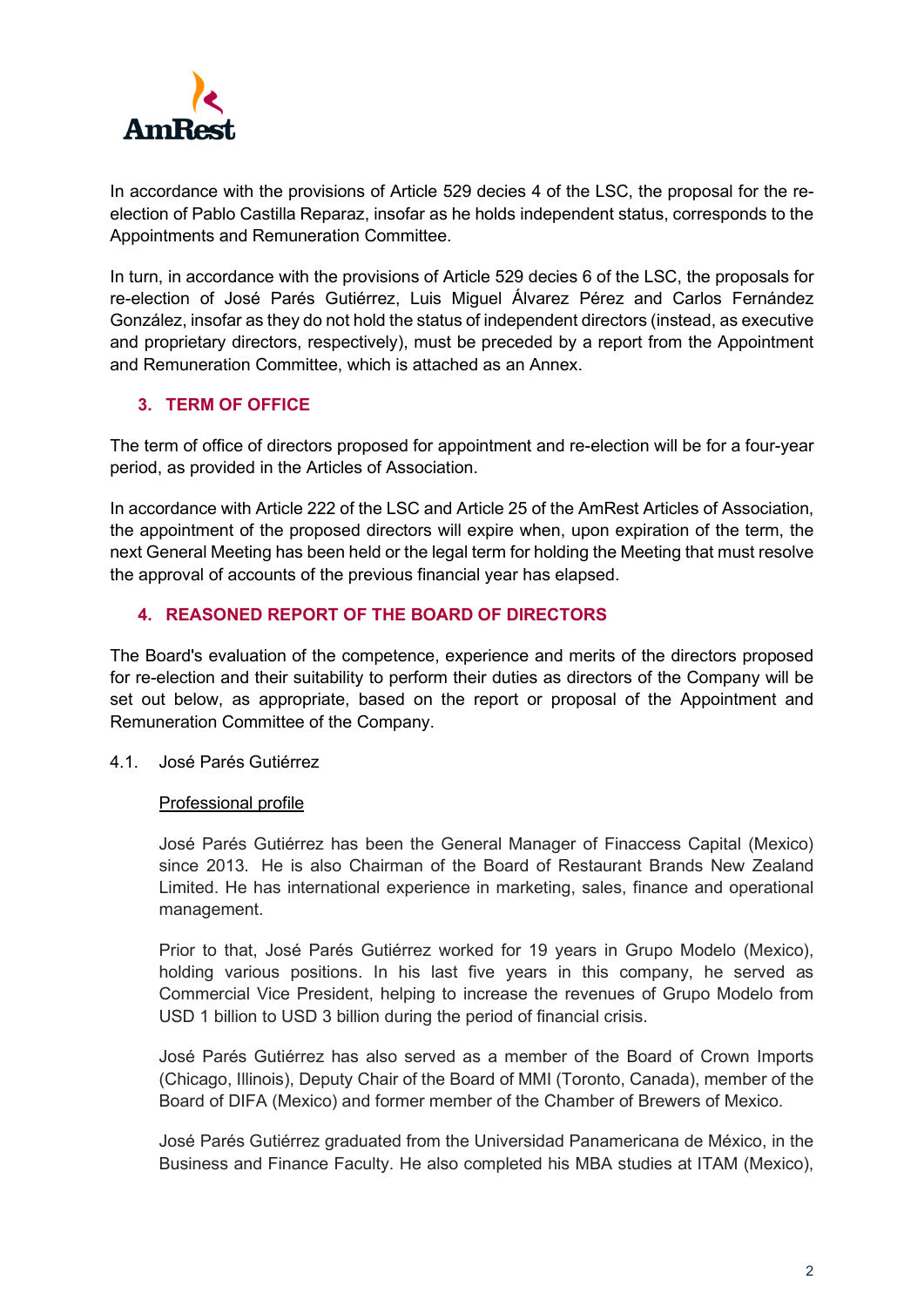

the Business D-1 Program at IPADE (Mexico) and the Executive Programme at Wharton University, San Francisco.

Mr Parés has been member of the Board of Directors since the date of the Company's registration in Spain (12/03/2018).

### Suitability and merits

The Board of Directors has assessed the performance of Mr Parés during the term that is now coming to an end, the appropriateness of his professional profile to the particularities of the business carried out by the Company, as well as the combination of competencies he has which are needed to lead the supervisory role of the Board. In addition, the appropriate competencies, experience and merits Mr Parés has to perform the duties of executive director have also been considered, having proven his academic training relevant to the performance of this office, including his experience, which is amply proven, adequate dedication and extensive knowledge of the Company and its group, as well as of the market in which they operate.

The Board also considers that the integrity, conduct, good reputation, trustworthiness and competence of the director, whose re-election is proposed, are fully validated.

### Availability

It has been verified that the candidate is effectively available to dedicate himself as required to perform the duties of director of the Company with proprietary status.

### Absence of incompatibilities and conflicts

It has also been verified that the candidate is not involved in any cause of incompatibility, prohibition or permanent conflict of interest that prevents him from performing the duties of this office properly, neither in any of the cases contemplated in Article 11 of the Rules of Procedure of the Board of Directors of the Company.

### Status of director

José Parés Gutiérrez is currently the CEO of the Company and therefore, the status of executive director is attributed to him.

### Report of the Appointment and Remuneration Committee

Attached to this report, as annex, is the favourable report of the Appointment and Remuneration Committee, dated 15 March 2022, concerning the proposal for re-election of José Parés Gutiérrez.

4.2. Luis Miguel Álvarez Pérez

## Professional profile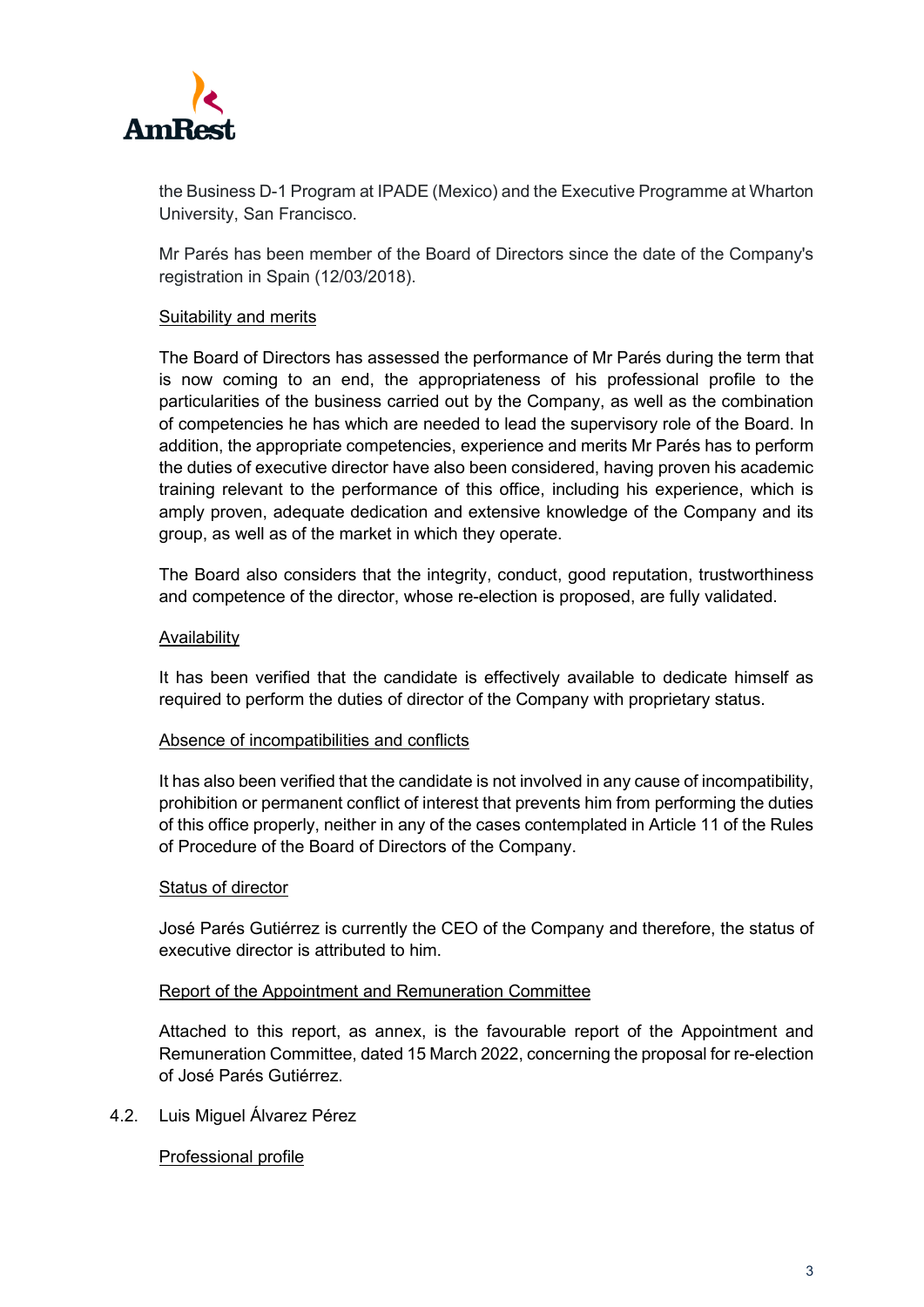

Luis Miguel Álvarez Pérez is member of the Board of Directors, of the Audit Committee and of the Committee of Inversiones Finaccess, S.A.P.I. (since 2013). He is member of the Board of Directors of Restaurant Brands New Zealand Limited and member of the Appointment and Remuneration Committee. He is also founder and CEO of Compitalia, S.A. de C.V., a family investment company that invests directly through equity and real estate investments, mainly in sectors such as consumer goods, restaurants, real estate and financial funds.

For more than 25 years, Luis Miguel Álvarez Pérez has held various positions in different subsidiaries and at the headquarters of Grupo Modelo (including as Managing Director of Empresas Verticales del Grupo Modelo, S.A.B. de C.V., President and CEO of Gmodelo Agriculture, LLC, Idaho Falls, Idaho and Vice President and CEO of Gmodelo Agriculture, Inc.). During his professional career, he worked for seven years at a Grupo Modelo subsidiary in Idaho Falls, Idaho, USA, as President and General Manager of a new malting plant.

Luis Miguel Álvarez Pérez continues to participate actively as a member of the board of directors of several private companies and non-governmental organisations. Besides various positions he currently holds at Finaccess, he previously held, among others, the following executive positions: Alternate Board Member and Member of the Executive Committee of Grupo Modelo, S.A.B. de C.V., Board Member and Member of the Executive Committee of InteGrow Malt, LLC., and Board Member of Impulsora Agrícola, S.A. and International CO2 Extraction, LLC.

Luis Miguel Álvarez Pérez graduated from the Universidad Iberoamericana, specialising in Industrial Engineering, attended the International Management Program in Fort Lauderdale, Florida (IPADE Business School), the International Top Management Program (ITAM, Ashridge, Kellog, IMD, Standford) and the Building Skills for Success programme at Wharton University, San Francisco.

Mr Álvarez has been member of the Board of Directors since the date of the Company's registration in Spain (12/03/2018).

### Suitability and merits

The Board of Directors has evaluated and duly considered the experience, training and professional profile of the director, his merits and competence for the office of director, and his experience and knowledge in diverse sectors and matters relevant to the Company. Accordingly, the Board of Directors has concluded very favourably on the suitability of Luis Miguel Álvarez Pérez for holding this office, who meets the requirements of good reputation, trustworthiness and competence, as well as his qualification, training, availability and commitment to perform his duties, in which his integrity, conduct and experience can also be pointed out.

### Availability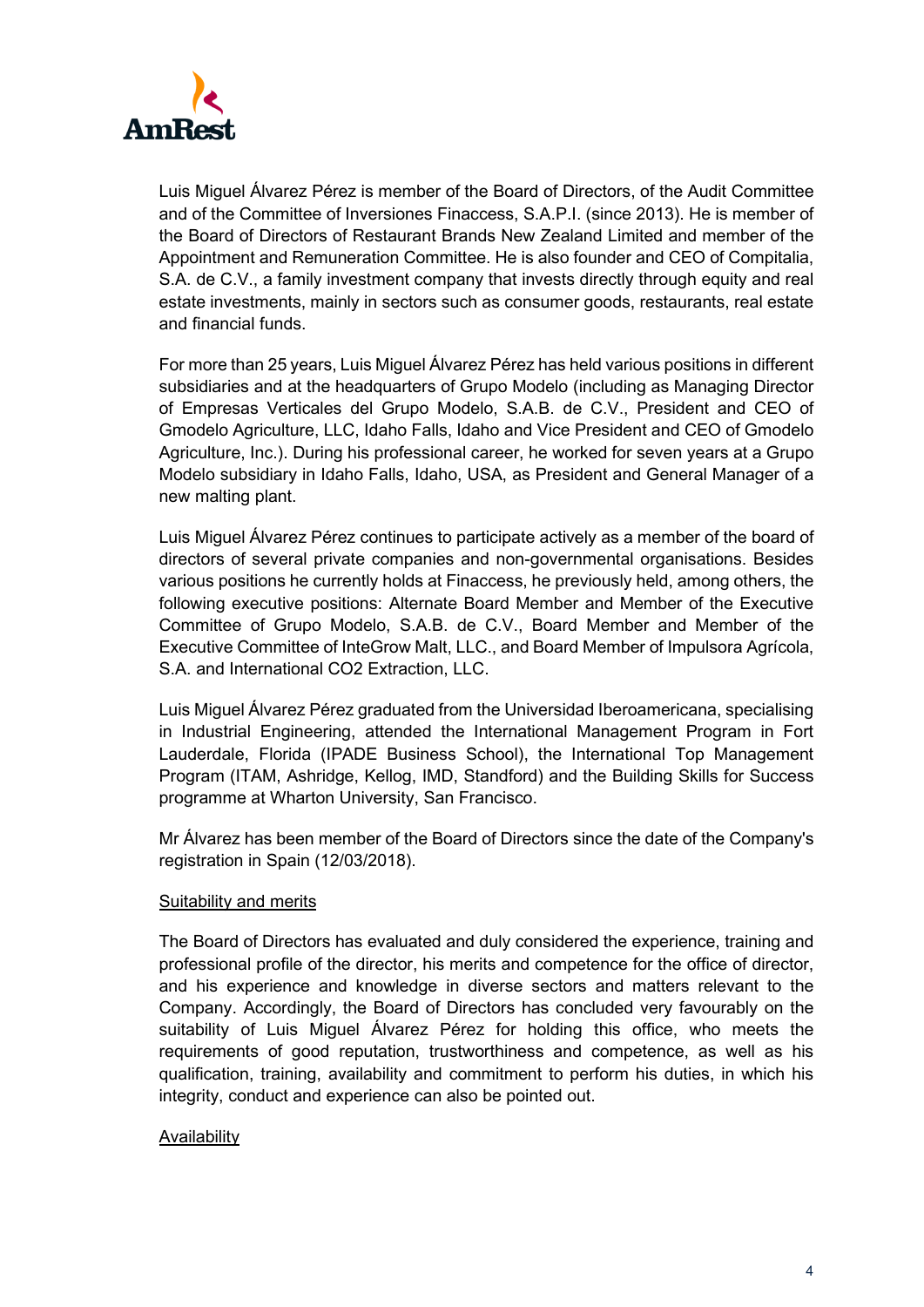

It has been verified that the candidate is effectively available to dedicate himself as required to perform the duties of director of the Company with proprietary status.

### Absence of incompatibilities and conflicts

It has also been verified that the candidate is not involved in any cause of incompatibility, prohibition or permanent conflict of interest that prevents him from performing the duties of this office properly, neither in any of the cases contemplated in Article 11 of the Rules of Procedure of the Board of Directors of the Company.

## Status of director

The re-election of Luis Miguel Álvarez Pérez is proposed at the request of the shareholder FCapital Dutch, B.V., which, as of the date of this report, has a significant stake in the Company's capital and, therefore, the status of proprietary director is attributed to him.

### Report of the Appointment and Remuneration Committee

Attached to this report, as annex, is the favourable report of the Appointment and Remuneration Committee, dated 15 March 2022, concerning the proposal for re-election of Luis Miguel Álvarez Pérez.

4.3. Carlos Fernández González

## Professional profile

Carlos Fernández González has held management positions in various economic sectors for more than 30 years. The duties performed require great skills and are associated with great responsibility.

He served as CEO (during the years 1997-2013) and Chairman of the Board of Directors (during the years 2005-2013) of the Grupo Modelo when the brewing company was sold to the ABInbev Group. From his appointment as CEO until 2013, Grupo Modelo strengthened its leadership position in Mexico's beer sector and on the international market, becoming the seventh-largest beer producer group and the world's largest beer exporter.

He has also held various positions in domestic and international organisations, including Anheuser Busch (USA), Emerson Electric Co. (USA), Seeger Industrial (Spain), Grupo Televisa (Mexico), Crown Imports Ltd. (USA), Inbursa (Mexico), Bolsa Mexicana de Valores and Banco Santander S.A. (Spain). After the sale of Grupo Modelo to Anheuser Busch, he served on the advisory board of Grupo Modelo for a couple of years. He was also a member of the international advisory board of Banco Santander S.A. until its dissolution and CEO of Grupo Financiero Santander México S.A.B. de C.V.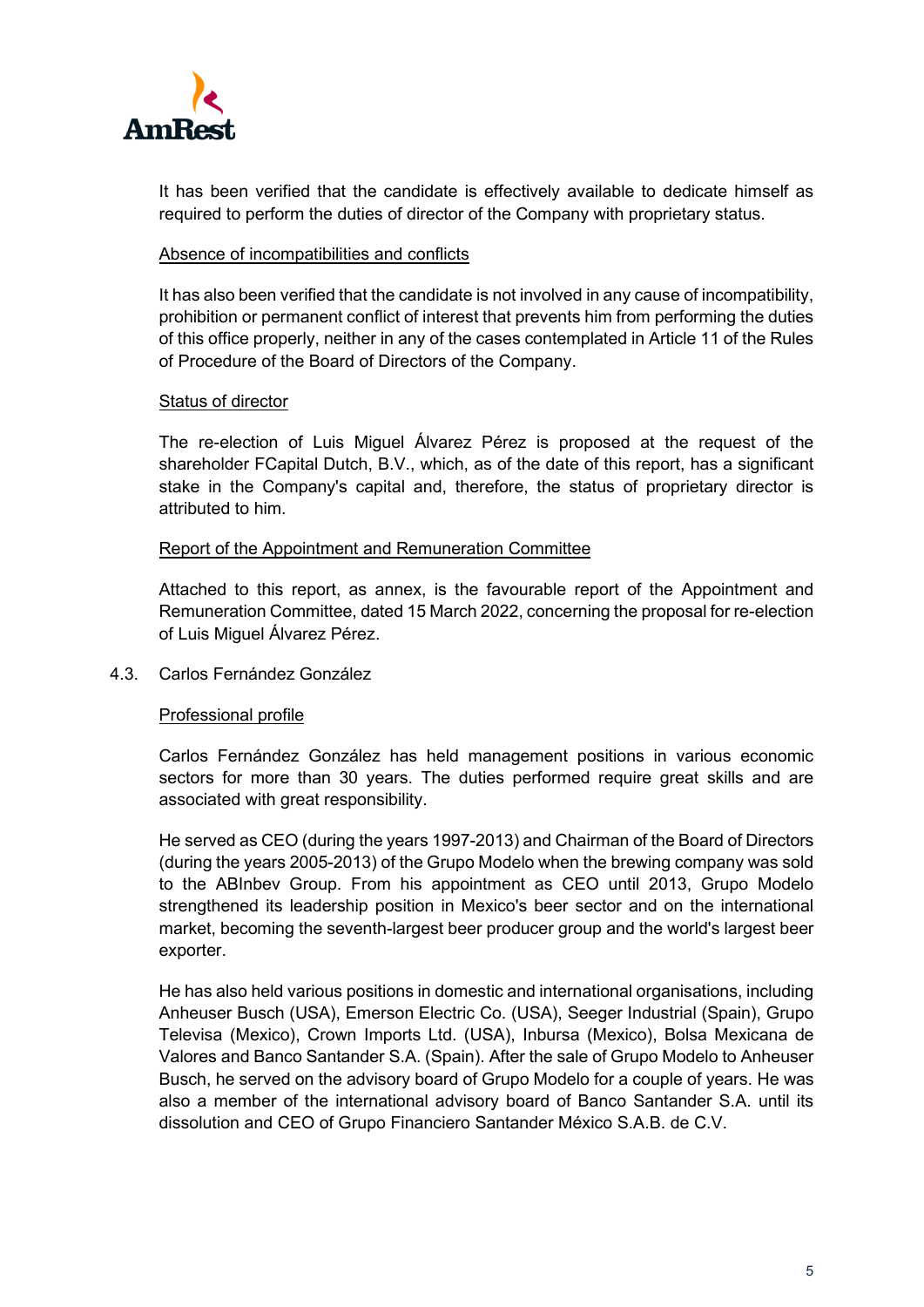

Carlos Fernández González is currently Chairman of the Board of Directors of Grupo Finaccess S.A.P.I. de C.V., a company which he founded, with presence in Mexico, the United States, Europe, China and Oceania. He is also a non-executive director of Inmobiliaria Colonial, SOCIMI, S.A. (Spain) and Board Member of Restaurant Brands New Zealand Limited (New Zealand).

He actively participates in various philanthropic institutions with a focus on social, educational and environmental programmes.

Carlos Fernández González is an industrial engineer and has also been trained in the senior management programme of the Pan American Institute of Senior Business Management (*Instituto Panamericano de Alta Dirección de Empresa*) (IPADE).

Carlos Fernández González has been member of the Board of Directors since the date of the Company's registration in Spain (12/03/2018).

### Suitability and merits

The Board of Directors has evaluated and duly considered the experience, training and professional profile of the director, his merits and competence for the office of director, and his experience and knowledge in diverse sectors and matters relevant to the Company. Accordingly, the Board of Directors has concluded very favourably on the suitability of Carlos Fernández González for holding this office, who meets the requirements of good reputation, trustworthiness and competence, as well as his qualification, training, availability and commitment to perform his duties, in which his integrity, conduct and experience can also be pointed out.

### Availability

It has been verified that the candidate is effectively available to dedicate himself as required to perform the duties of director of the Company with proprietary status.

### Absence of incompatibilities and conflicts

It has also been verified that the candidate is not involved in any cause of incompatibility, prohibition or permanent conflict of interest that prevents him from performing the duties of this office properly, neither in any of the cases contemplated in Article 11 of the Rules of Procedure of the Board of Directors of the Company.

### Status of director

The re-election of Carlos Fernández González is proposed at the request of the shareholder FCapital Dutch, B.V., which, as of the date of this report, has a significant stake in the Company's capital and, therefore, the status of proprietary director is attributed to him.

## Report of the Appointment and Remuneration Committee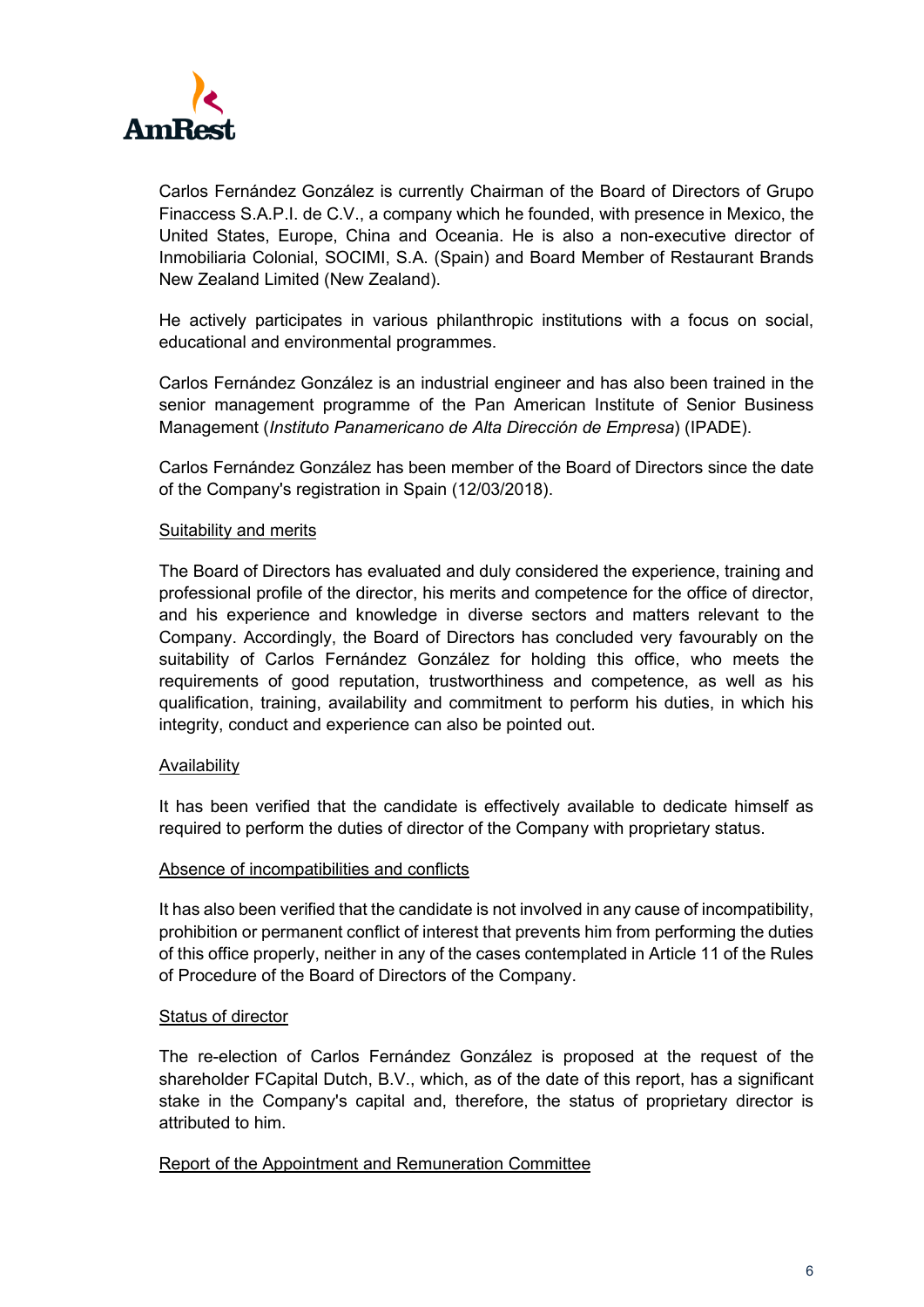

Attached to this report, as annex, is the favourable report of the Appointment and Remuneration Committee, dated 15 March 2022, concerning the proposal for re-election of Carlos Fernández González.

### 4.4. Pablo Castilla Reparaz

### Professional profile

Pablo Castilla Reparaz has 30 years of experience in the banking sector as a lawyer at Banco Santander, S.A., where he acquired extensive knowledge in the area of mergers and acquisitions, having been responsible for M&A transactions in various jurisdictions, both inside and outside the EU.

Pablo Castilla has served as director at Santander Direkt Bank (Germany), as director at Banco Mercantil (Peru), as non-board member secretary at BT Telecomunicaciones S.A., as board-member secretary at Santander Investment, S.A., as secretary of the Investment Committee of Grupo Santander, and as board-member secretary at Openbank and board-member secretary at Grupo Vitaldent.

Pablo Castilla completed his studies in Law (Bachelor's degree) at the Universidad CEU San Pablo, an institution attached to the Universidad Complutense de San Pablo, continuing his higher studies in Tax Consultancy and Community Law (Master's Degree, ICAI - ICADE). He also graduated from the Advanced Management Program for Overseas Bankers (Wharton School of the University of Pennsylvania). He is also a member of the Distinguished Bar Association of Madrid.

Pablo Castilla has been member of the Board of Directors since the date of the Company's registration in Spain (12/03/2018).

### Suitability and merits

The Board of Directors has evaluated and duly considered the experience, training and professional profile of the director, his merits and competence for the office of director, and his experience and knowledge in diverse sectors and matters relevant to the Company. Accordingly, the Board of Directors has concluded very favourably on the suitability of Pablo Castilla Reparaz for holding this office, who meets the requirements of good reputation, trustworthiness and competence, as well as his qualification, training, availability and commitment to perform his duties, in which his integrity, conduct and experience can also be pointed out.

### Availability

It has been verified that the candidate is effectively available to dedicate himself as required to perform the duties of director of the Company with independent status.

### Absence of incompatibilities and conflicts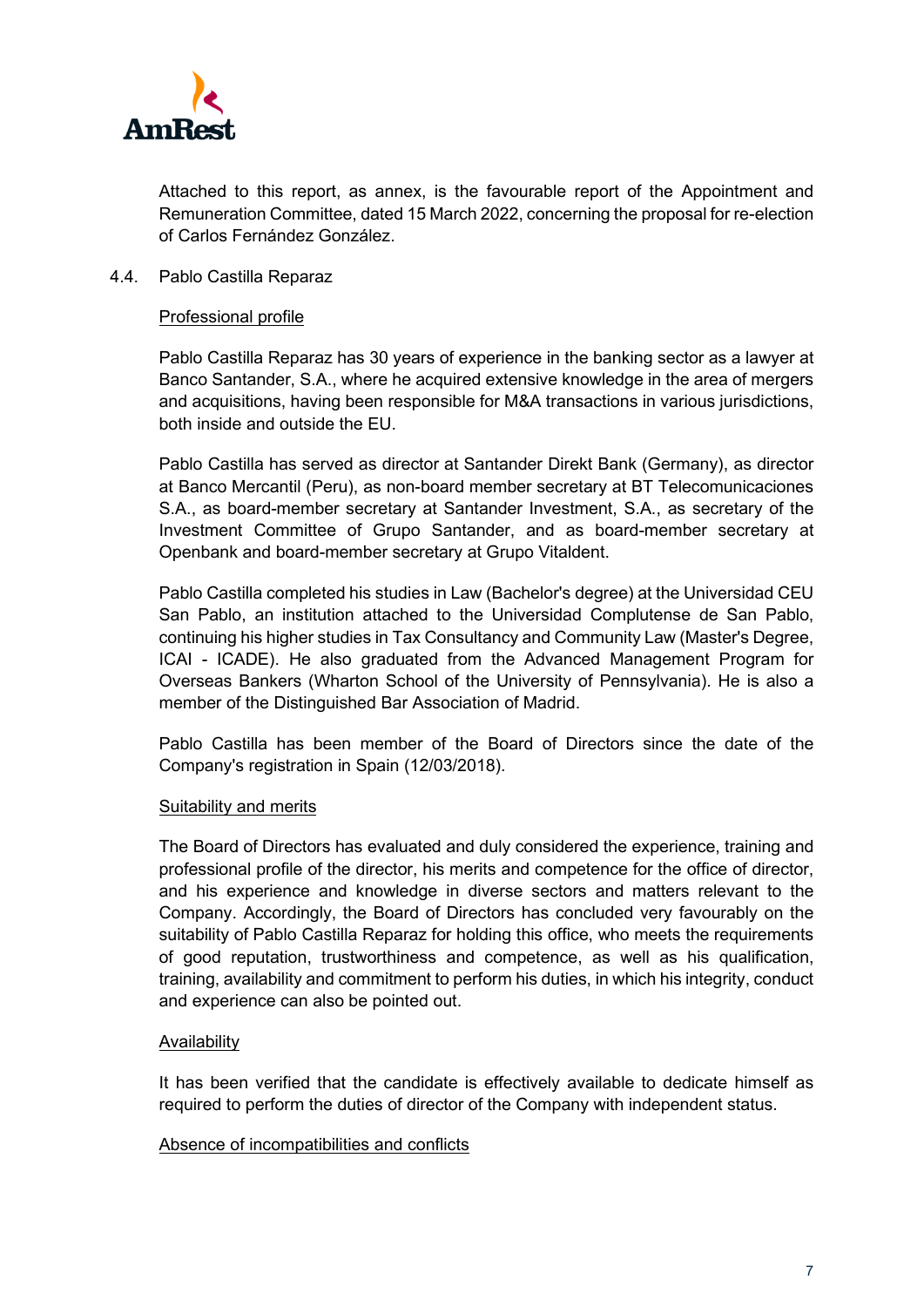

It has also been verified that the candidate is not involved in any cause of incompatibility, prohibition or permanent conflict of interest that prevents him from performing the duties of this office properly, neither in any of the cases contemplated in Article 11 of the Rules of Procedure of the Board of Directors of the Company.

# Status of director

The re-election of Pablo Castilla Reparaz is proposed by the Appointment and Remuneration Committee, in consideration of his personal and professional characteristics. In which case, this Committee, as well as the Board of Directors, have verified and considered that he is not currently involved in any of the circumstances provided under Article 529 duodecies 4 of the Companies Act, and that he can perform his duties without being conditioned by relations with the Company or its Group, its significant shareholders or its executives, and can therefore hold the status of independent director.

Accordingly, the status of independent director is attributed to Pablo Castilla Reparaz.

## Proposal of the Appointment and Remuneration Committee

Attached to this report, as annex, is the report of the Appointment and Remuneration Committee, dated 15 March 2022, concerning the re-election of Pablo Castilla Reparaz.

Accordingly, the Board, taking into account the individual analysis carried out in respect of each of the proposed appointments, considers that their competences are sufficiently proven, and that the contribution of pluralistic points of views to the discussion of the matters dealt with by the Board is guaranteed. In addition, an analysis of the Company's needs in terms of corporate governance, positively values the relevance of the proposals, which help maintain an adequate balance in the composition of the Board, with an executive director, four independent directors and two proprietary directors.

## **5. CONCLUSION**

Based on the information provided, we can conclude that José Parés Gutiérrez, Luis Miguel Álvarez Pérez, Carlos Fernández González and Pablo Castilla Reparaz enjoy adequate competence, experience and merit to carry out the duties of their office. Therefore, the reelection of José Parés Gutiérrez, Luis Miguel Álvarez Pérez, Carlos Fernández González and Pablo Castilla Reparaz is submitted to the Ordinary General Shareholders Meeting.

# **6. PROPOSALS FOR RESOLUTION SUBMITTED TO THE ORDINARY GENERAL SHAREHOLDERS MEETING FOR APPROVAL**

In view of the foregoing, the Board of Directors submits to the Ordinary General Shareholders Meeting the following proposals for resolution:

"*5.1. Re-election of José Parés Gutiérrez as director, with executive status.*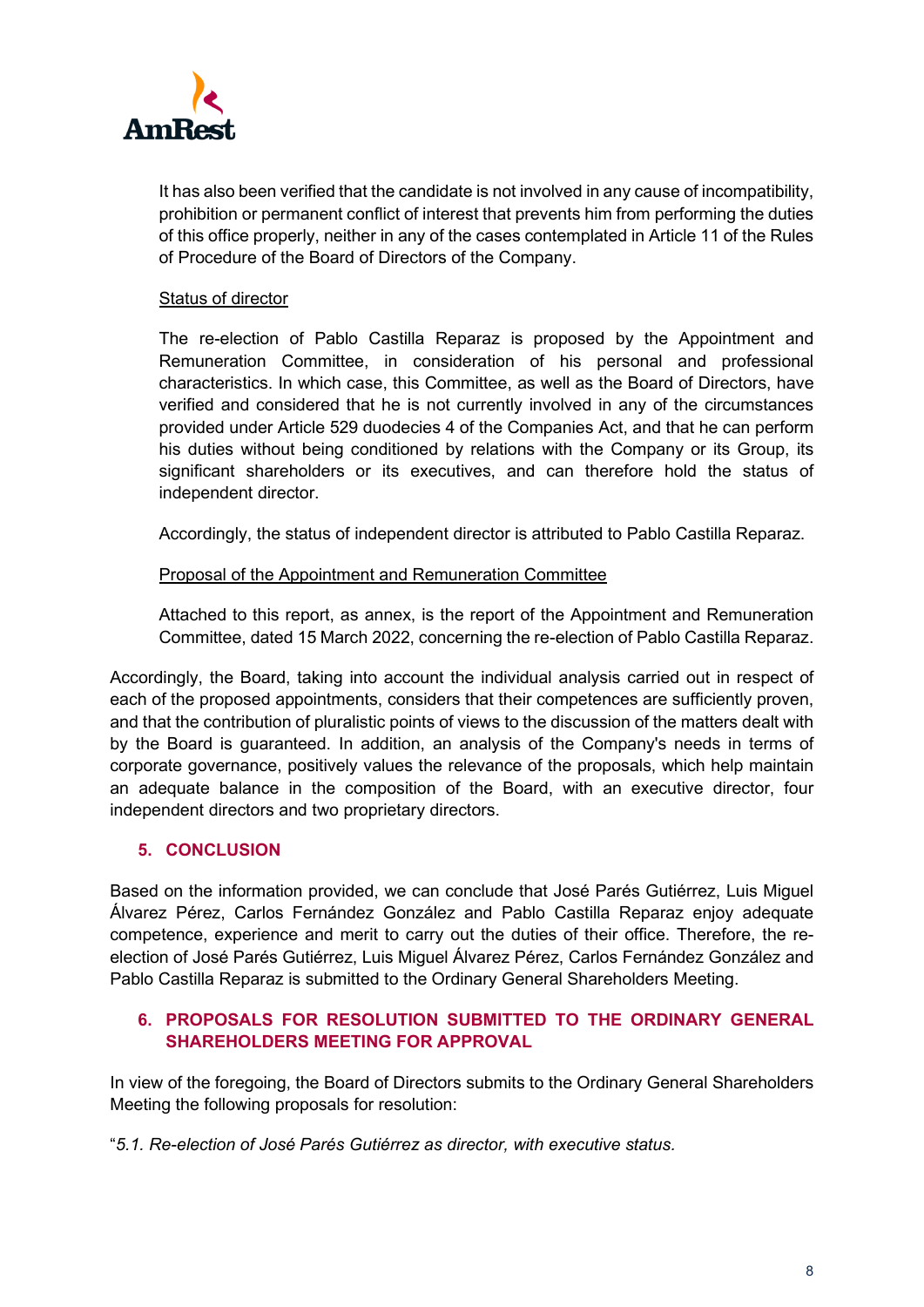

*Considering that the term for which José Parés Gutiérrez was appointed has expired, a proposal is made to re-elect Mr Gutiérrez as director of the Company with executive director status (for the purposes of Article 529 duodecies of the Companies Act), for the statutory period of four years from the date of the General Shareholders Meeting, at the proposal of the Board of Directors and with the favourable report of the Appointment and Remuneration Committee.* 

*5.2. Re-election of Luis Miguel Álvarez Pérez as director, with proprietary status.*

*Considering that the term for which Luis Miguel Álvarez Pérez was appointed has expired, a proposal is made to re-elect Mr Álvarez as director of the Company with proprietary director status (for the purposes of Article 529 duodecies of the Companies Act), for the statutory period of four years from the date of the General Shareholders Meeting, at the proposal of the Board of Directors and with the favourable report of the Appointment and Remuneration Committee.* 

*5.3. Re-election of Carlos Fernández González as director, with proprietary status.*

*Considering that the term for which Carlos Fernández González was appointed has expired, a proposal is made to re-elect Mr González as director of the Company with proprietary director status (for the purposes of Article 529 duodecies of the Companies Act), for the statutory period of four years from the date of the General Shareholders Meeting, at the proposal of the Board of Directors and with the favourable report of the Appointment and Remuneration Committee.* 

*5.4. Re-election of Pablo Castilla Reparaz as director, with independent status.*

*Considering that the term for which Pablo Castilla Reparaz was appointed has expired, a proposal is made to re-elect Mr Reparaz as director of the Company with independent director status (for the purposes of Article 529 duodecies of the Companies Act), for the statutory period of four years from the date of the General Shareholders Meeting, at the proposal of the Appointment and Remuneration Committee and of the Board of Directors."*

In Madrid, on 31 March 2022.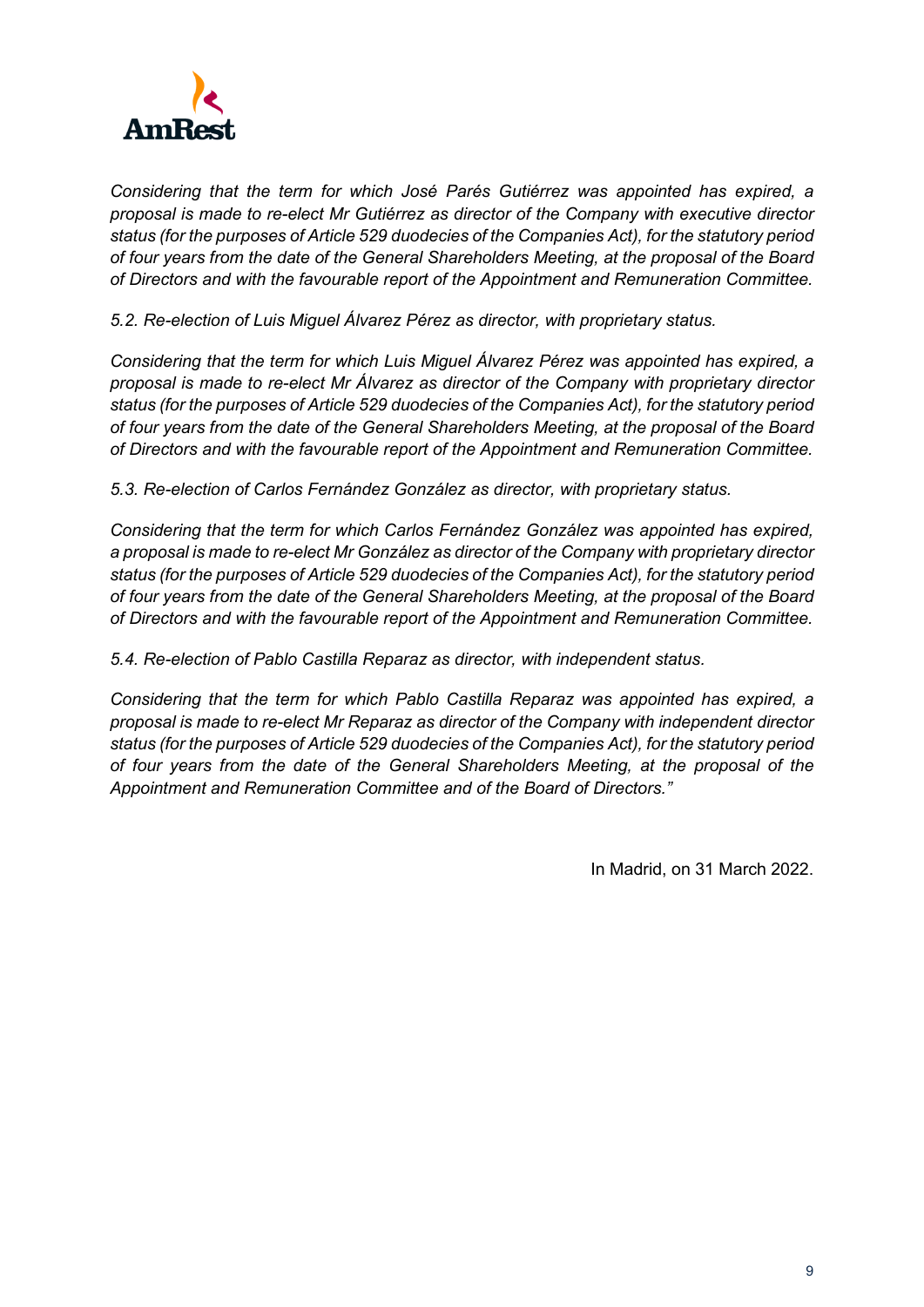

## **ANNEX**

# **REPORT OF THE APPOINTMENT AND REMUNERATION COMMITTEE OF AMREST HOLDINGS, SE, IN RELATION TO PROPOSALS FOR REELECTION OF DIRECTORS TO BE SUBMITTED TO THE GENERAL SHAREHOLDERS MEETING**

# 1. **PURPOSE OF THE REPORT**

Article 529 decies of Royal Legislative Decree 1/2010, of 2 July, approving the consolidated text of the Companies Act ("**LSC**" or "**Companies Act**") provides that proposals for reelection, ratification and appointment of the Board members must be accompanied by a reasoned report from the Board which evaluates the competence, experience and merits of the proposed candidate; in addition, in the case of proposals for re-election, ratification and appointment of any non-independent director, they must be preceded by a report from the Appointment and Remuneration Committee.

In turn, Article 9.2 of the Rules of Procedure of the Board of Directors of AmRest provides that the proposals for the appointment and re-election of directors, submitted by the Board to the consideration of the General Meeting and the decisions for appointment taken by the Board, under the co-option authority legally assigned to it, must be preceded (i) by the proposal of the Appointment and Remuneration Committee, in the case of independent directors, and (ii) by the previous report of this Committee, in the case of the other directors.

In compliance with the above requirements, the Appointment and Remuneration Committee has approved this overall report in relation to the proposals for the re-election of directors which, subject to a report (section 3) or at the proposal (section 4), as appropriate, of the Appointment and Remuneration Committee, will be submitted to the next Ordinary General Shareholders Meeting of the Company, to explain in a general way the context of these proposals and collect the previous analysis of the competences required by the Board of Directors.

# 2. **PROPOSALS CONCERNING THE COMPOSITION OF THE BOARD OF DIRECTORS**

The proposals for re-election that will be submitted to the next Ordinary General Shareholders Meeting, well-informed (regarding non-independent directors) and proposals (regarding independent directors) by the Appointment and Remuneration Committee are the following:

- Re-election, for a further four-year term, of the director José Parés Gutiérrez, with executive director status.
- Re-election, for a further four-year term, of director Luis Miguel Álvarez Pérez, with proprietary director status.
- Re-election, for a further four-year term, of the director Carlos Fernández González, with proprietary director status.
- Re-election, for a further four-year term, of the director Pablo Castilla Reparaz, with independent director status.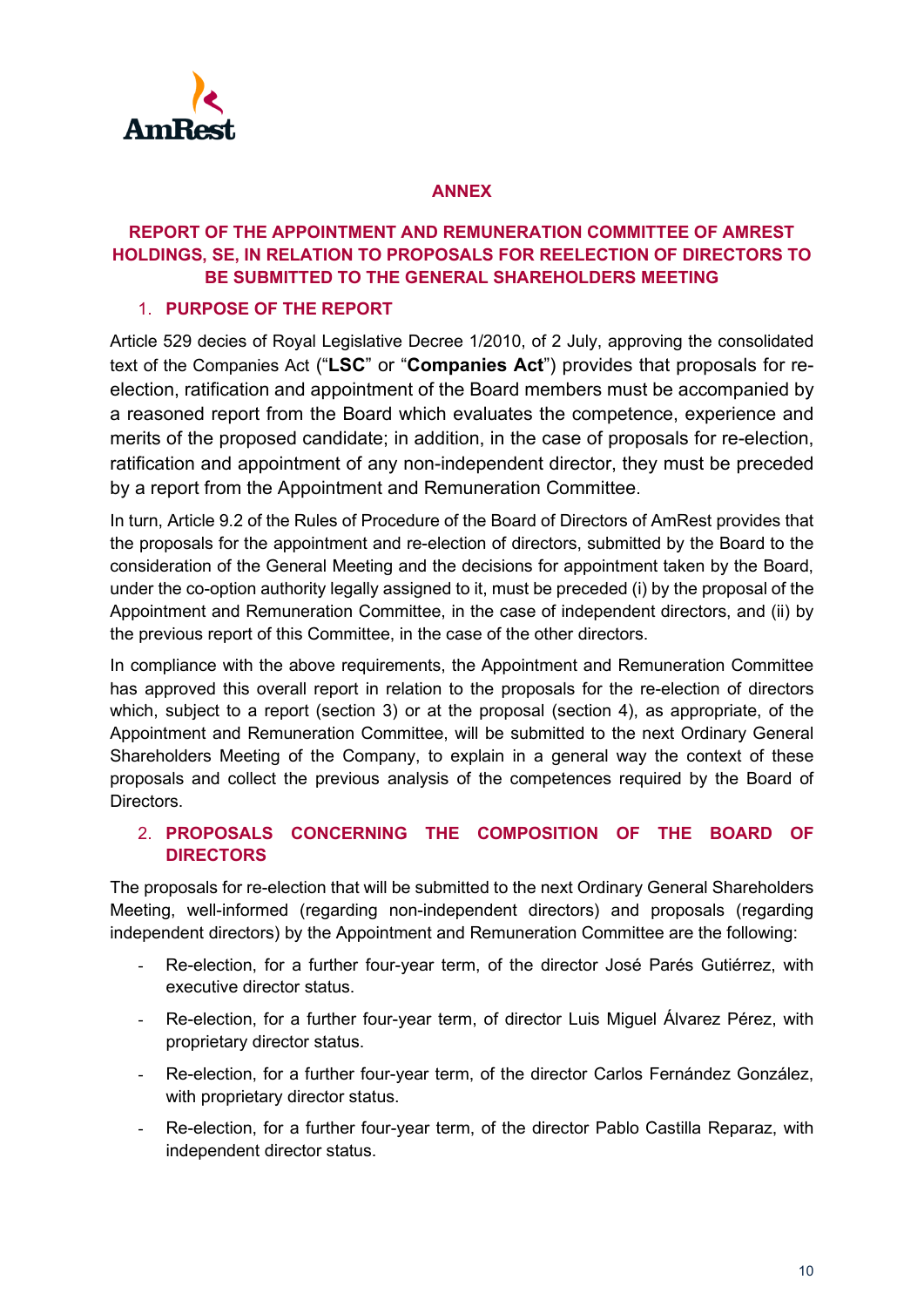

# 3. **REPORTS OF THE APPOINTMENT AND REMUNERATION COMMITTEE ON THE PROPOSALS FOR RE-ELECTION OF NON-INDEPENDENT DIRECTORS**

In accordance with the provisions of Article 529 decies 6 of the Companies Act and Article 9.2 of the Rules of Procedure of the Board of Directors, proposals for the re-election of nonindependent directors must be preceded by the corresponding report of the Appointment and Remuneration Committee. To this end, the Appointment and Remuneration Committee issues the following report regarding the proposed re-election, for a further four-year period, of the directors José Parés Gutiérrez, with executive director status and Luis Miguel Álvarez Pérez and Carlos Fernández González, with proprietary director status.

In connection with this report, the Appointment and Remuneration Committee has evaluated the performance, professional profile and suitability of the directors, as well as their capacity to dedicate themselves adequately to the performance of the office and to contribute effectively to the Company's governing bodies so they can carry out their duties with the highest standards of quality and efficiency.

In addition, and regardless of the performance, professional profile and suitability of the directors, this proposal for re-election of directors implies preserving the number of women on the Board of Directors, in line with the Company's commitment to promote the Board's diversity.

3.1. José Parés Gutiérrez

### Performance assessment

The Appointment and Remuneration Committee has analysed the work and contribution of José Parés Gutiérrez to the Board of Directors since his appointment. It has also considered the dedication of José Parés Gutiérrez to his duties as director of the Company, as well as his knowledge, competences and experience, which, in the opinion of this Committee, allow him to develop his responsibilities appropriately.

In view of all the above, the Appointment and Remuneration Committee has concluded that José Parés Gutiérrez has performed his duties as CEO in a very satisfactory manner, thus helping the Company's corporate bodies to develop their actions in a coordinated and effective manner, performing their responsibilities with the quality, professionalism and dedication required for full effectiveness.

## Status of director

José Parés Gutiérrez is currently the CEO of the Company and therefore, the status of executive director is attributed to him.

### Professional profile

José Parés Gutiérrez has been the General Manager of Finaccess Capital (Mexico) since 2013. He is also Chairman of the Board of Restaurant Brands New Zealand Limited. He has international experience in marketing, sales, finance and operational management.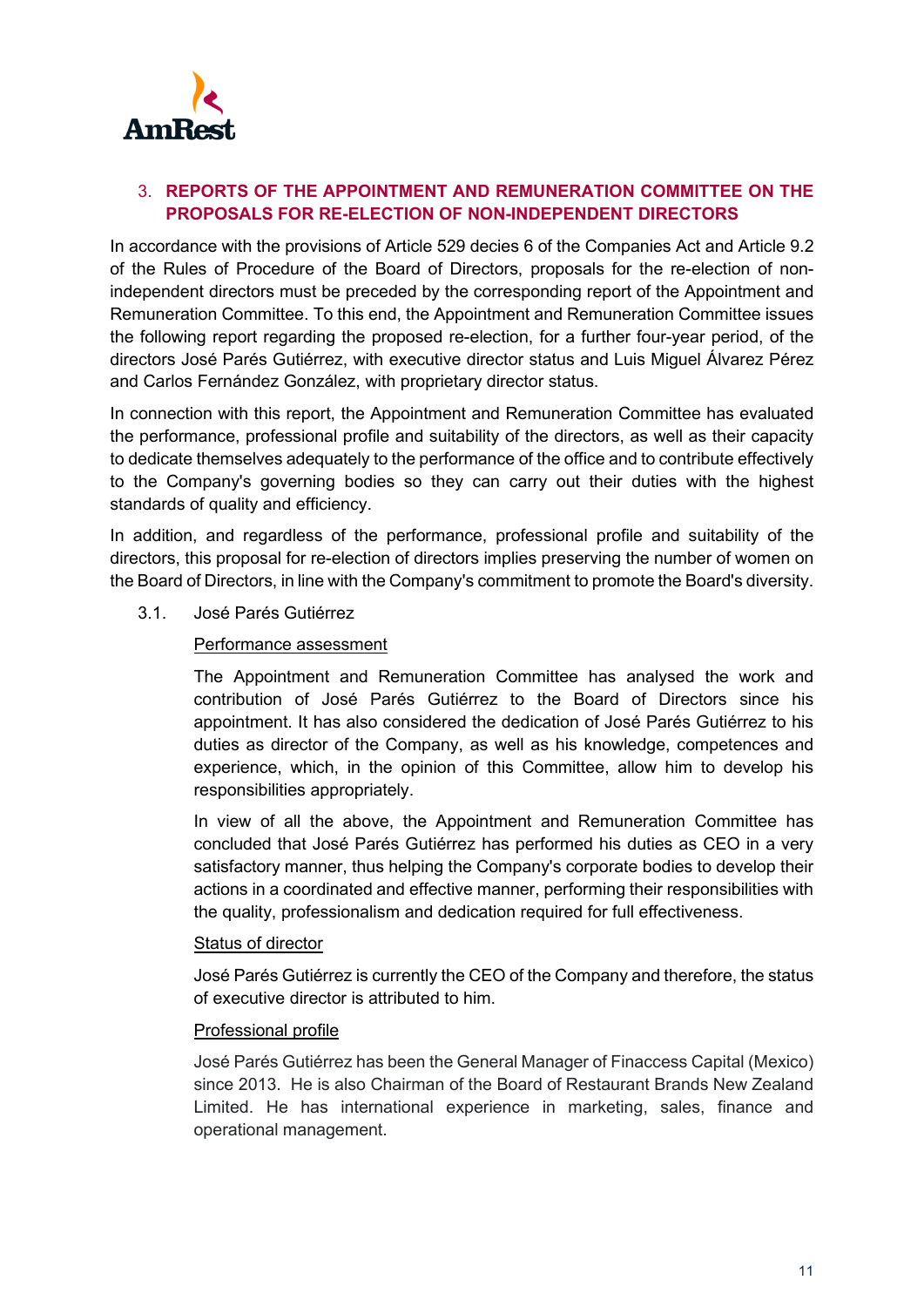

Prior to that, José Parés Gutiérrez worked for 19 years in Grupo Modelo (Mexico), holding various positions. In his last five years in this company, he served as Commercial Vice President, helping to increase the revenues of Grupo Modelo from USD 1 billion to USD 3 billion during the period of financial crisis.

José Parés Gutiérrez has also served as a member of the Board of Crown Imports (Chicago, Illinois), Deputy Chair of the Board of MMI (Toronto, Canada), member of the Board of DIFA (Mexico) and former member of the Chamber of Brewers of Mexico.

José Parés Gutiérrez graduated from the Universidad Panamericana de México, in the Business and Finance Faculty. He also completed his MBA studies at ITAM (Mexico), the Business D-1 Program at IPADE (Mexico) and the Executive Programme at Wharton University, San Francisco.

Mr Parés has been member of the Board of Directors since the date of the Company's registration in Spain (12/03/2018).

### **Suitability**

The Appointment and Remuneration Committee has verified and confirmed the suitability of José Parés Gutiérrez for holding this office, who meets the requirements of good reputation, trustworthiness, availability, competence, and integrity, as well as the proper conduct and experience to perform his duties as director of the Company.

## **Conclusion**

In view of all the above, taking into account the performance of the director and his personal and professional conditions, the Appointment and Remuneration Committee considers that José Parés Gutiérrez has adequate knowledge and experience for the performance of the office of Director and meets the suitability requirements that are required of him, all this, taking into account his position as CEO of the Company. Therefore, it has agreed to submit this favourable report to the Board of Directors, proposing to the Ordinary General Shareholders Meeting of the Company his re-election as director for a statutory period of four years, with executive director status.

3.2. Luis Miguel Álvarez Pérez

### Performance assessment

The Appointment and Remuneration Committee has analysed the work and contribution of Luis Miguel Álvarez Pérez to the Board of Directors since his appointment. It has also considered the dedication of José Parés Gutiérrez to his duties as director of the Company, as well as his knowledge, competences and experience, which, in the opinion of this Committee, allow him to develop his responsibilities appropriately.

In view of all the above, the Appointment and Remuneration Committee has concluded that Luis Miguel Álvarez Pérez has performed his duties as director in a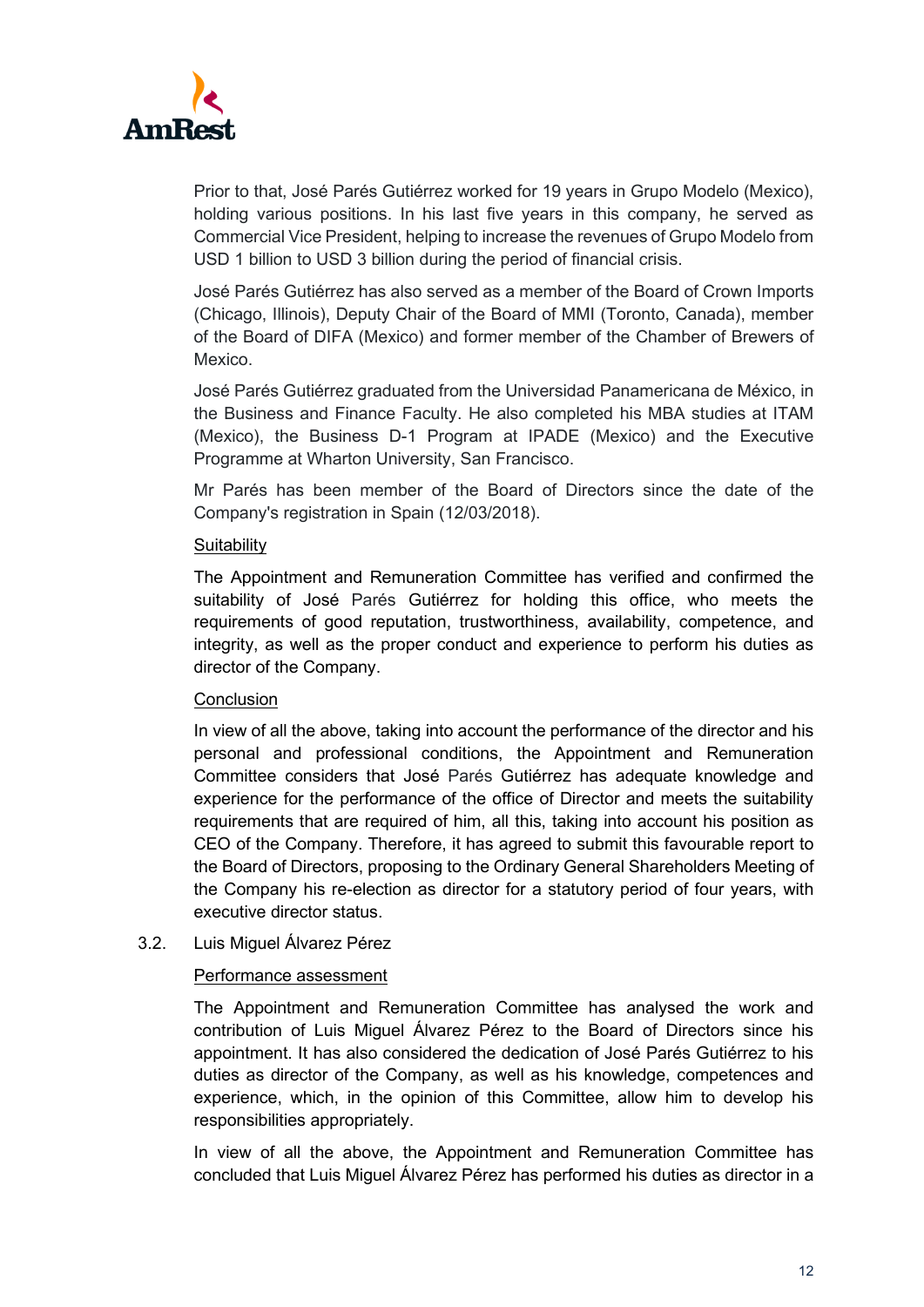

very satisfactory manner, thus helping the Company's corporate bodies to have a balanced composition adequate to their needs and contributing in a very relevant way so that they can develop their responsibilities with the quality, professionalism and dedication required for full effectiveness.

### Status of director

Luis Miguel Álvarez Pérez is re-elected at the request of the shareholder FCapital Dutch, B.V., which, as of the date of this report, has a significant stake in the Company's capital and, therefore, the status of proprietary director is attributed to him.

### Professional profile

Luis Miguel Álvarez Pérez is member of the Board of Directors, of the Audit Committee and of the Committee of Inversiones Finaccess, S.A.P.I. (since 2013). He is member of the Board of Directors of Restaurant Brands New Zealand Limited and member of the Appointment and Remuneration Committee. He is also founder and CEO of Compitalia, S.A. de C.V., a family investment company that invests directly through equity and real estate investments, mainly in sectors such as consumer goods, restaurants, real estate and financial funds.

For more than 25 years, Luis Miguel Álvarez Pérez has held various positions in different subsidiaries and at the headquarters of Grupo Modelo (including as Managing Director of Empresas Verticales del Grupo Modelo, S.A.B. de C.V., President and CEO of Gmodelo Agriculture, LLC, Idaho Falls, Idaho and Vice President and CEO of Gmodelo Agriculture, Inc.). During his professional career, he worked for seven years at a Grupo Modelo subsidiary in Idaho Falls, Idaho, USA, as President and General Manager of a new malting plant.

Luis Miguel Álvarez Pérez continues to participate actively as a member of the board of directors of several private companies and non-governmental organisations. Besides various positions he currently holds at Finaccess, he previously held, among others, the following executive positions: Alternate Board Member and Member of the Executive Committee of Grupo Modelo, S.A.B. de C.V., Board Member and Member of the Executive Committee of InteGrow Malt, LLC., and Board Member of Impulsora Agrícola, S.A. and International CO2 Extraction, LLC.

Luis Miguel Álvarez Pérez graduated from the Universidad Iberoamericana, specialising in Industrial Engineering, attended the International Management Program in Fort Lauderdale, Florida (IPADE Business School), the International Top Management Program (ITAM, Ashridge, Kellog, IMD, Standford) and the Building Skills for Success programme at Wharton University, San Francisco.

Mr Álvarez has been member of the Board of Directors since the date of the Company's registration in Spain (12/03/2018).

### **Suitability**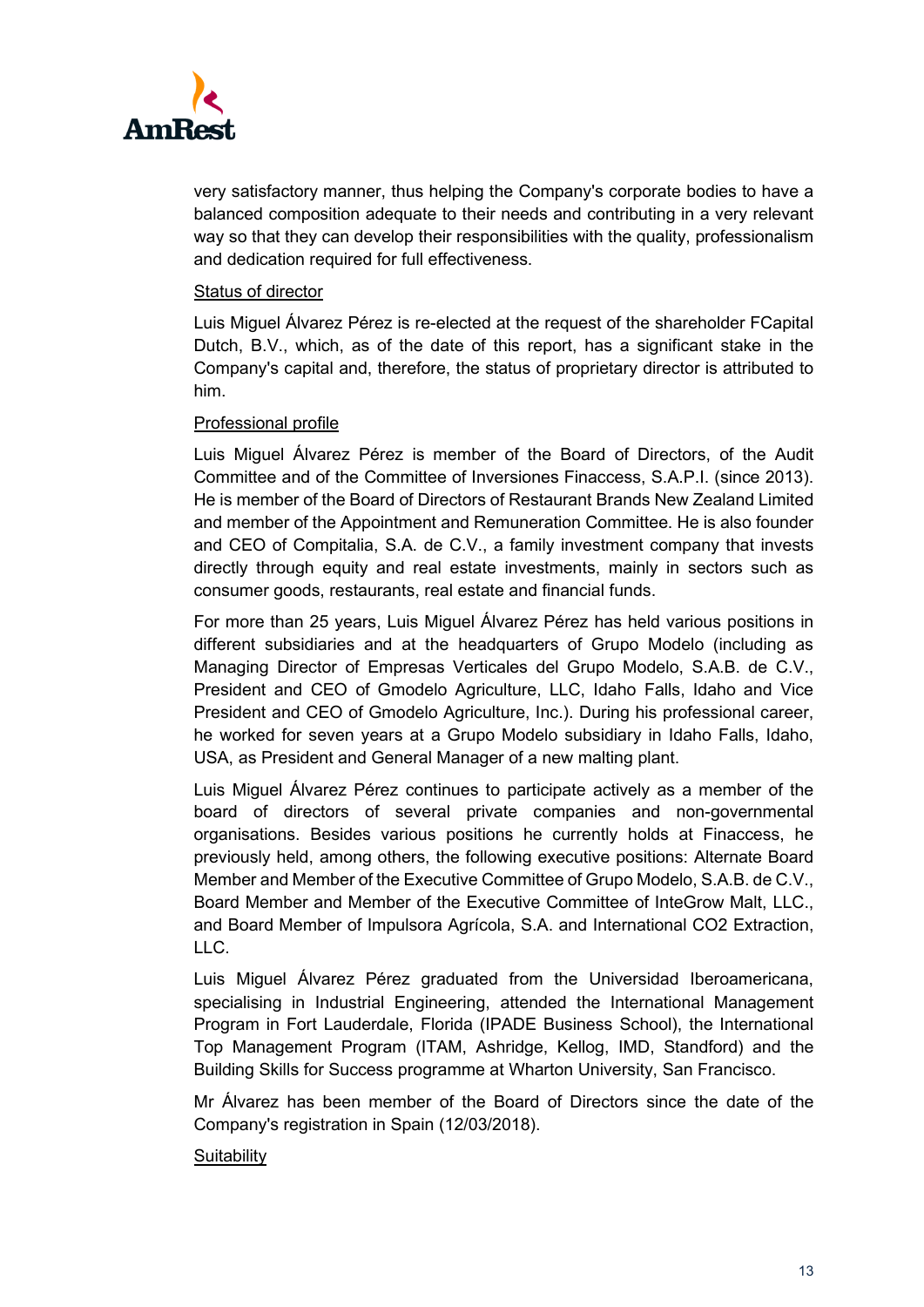

The Appointment and Remuneration Committee has verified and confirmed the suitability of Luis Miguel Álvarez Pérez for holding this office, who meets the requirements of good reputation, trustworthiness, availability, competence, and integrity, as well as the proper conduct and experience to perform his duties as director of the Company.

### **Conclusion**

In view of all the above, taking into account the performance of the director and his personal and professional conditions, the Appointment and Remuneration Committee considers that Luis Miguel Álvarez Pérez has adequate knowledge and experience for the performance of the office of Director and meets the suitability requirements that are required of him. Therefore, it has agreed to submit this favourable report to the Board of Directors, proposing to the Ordinary General Shareholders Meeting of the Company his re-election as director for a statutory period of four years, with proprietary director status.

3.3. Carlos Fernández González

## Performance assessment

The Appointment and Remuneration Committee has analysed the work and contribution of Carlos Fernández González to the Board of Directors since his appointment. It has also considered the dedication of Carlos Fernández González to his duties as director of the Company, as well as his knowledge, competences and experience, which, in the opinion of this Committee, allow him to develop his responsibilities appropriately.

In view of all the above, the Appointment and Remuneration Committee has concluded that Carlos Fernández González has performed his duties as director in a very satisfactory manner, thus helping the Company's corporate bodies to have a balanced composition adequate to their needs and contributing in a very relevant way so that they can develop their responsibilities with the quality, professionalism and dedication required for full effectiveness.

### Status of director

Carlos Fernández González is re-elected at the request of the shareholder FCapital Dutch, B.V., which, as of the date of this report, has a significant stake in the Company's capital and, therefore, the status of proprietary director is attributed to him.

### Professional profile

Carlos Fernández González has held management positions in various economic sectors for more than 30 years. The duties performed require great skills and are associated with great responsibility.

He served as CEO (during the years 1997-2013) and Chairman of the Board of Directors (during the years 2005-2013) of the Grupo Modelo when the brewing company was sold to the ABInbev Group. From his appointment as CEO until 2013,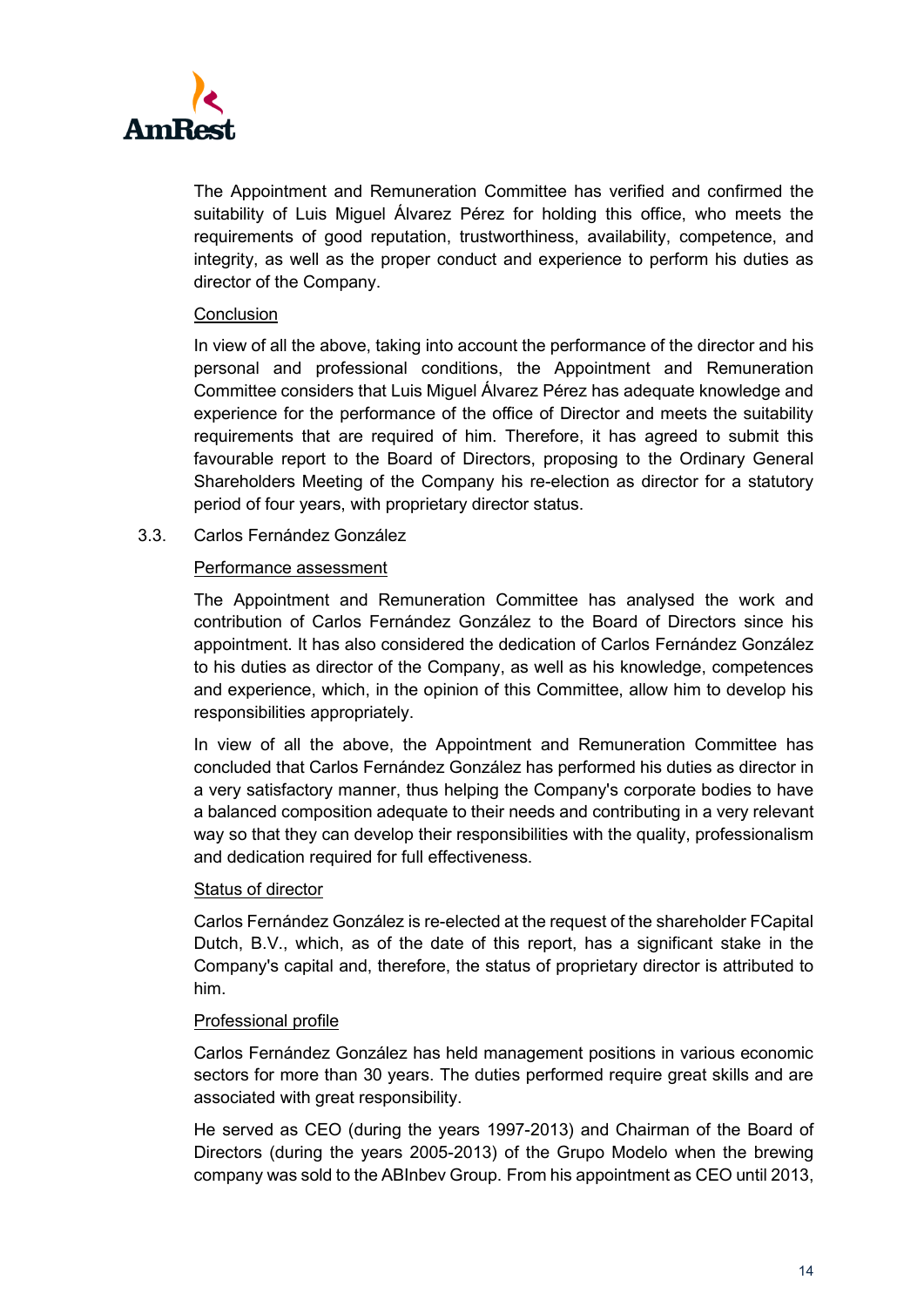

Grupo Modelo strengthened its leadership position in Mexico's beer sector and on the international market, becoming the seventh-largest beer producer group and the world's largest beer exporter.

He has also held various positions in domestic and international organisations, including Anheuser Busch (USA), Emerson Electric Co. (USA), Seeger Industrial (Spain), Grupo Televisa (Mexico), Crown Imports Ltd. (USA), Inbursa (Mexico), Bolsa Mexicana de Valores and Banco Santander S.A. (Spain). After the sale of Grupo Modelo to Anheuser Busch, he served on the advisory board of Grupo Modelo for a couple of years. He was also a member of the international advisory board of Banco Santander S.A. until its dissolution and CEO of Grupo Financiero Santander México S.A.B. de C.V.

Carlos Fernández González is currently Chairman of the Board of Directors of Grupo Finaccess S.A.P.I. de C.V., a company which he founded, with presence in Mexico, the United States, Europe, China and Oceania. He is also a non-executive director of Inmobiliaria Colonial, SOCIMI, S.A. (Spain) and Board Member of Restaurant Brands New Zealand Limited (New Zealand).

He actively participates in various philanthropic institutions with a focus on social, educational and environmental programmes.

Carlos Fernández González is an industrial engineer and has also been trained in the senior management programme of the Pan American Institute of Senior Business Management (*Instituto Panamericano de Alta Dirección de Empresa*) (IPADE).

Mr Fernández has been member of the Board of Directors since the date of the Company's registration in Spain (12/03/2018).

## **Suitability**

The Appointment and Remuneration Committee has verified and confirmed the suitability of Carlos Fernández González for holding this office, who meets the requirements of good reputation, trustworthiness, availability, competence, and integrity, as well as the proper conduct and experience to perform his duties as director of the Company.

### **Conclusion**

In view of all the above, taking into account the performance of the director and his personal and professional conditions, the Appointment and Remuneration Committee considers that Carlos Fernández González has adequate knowledge and experience for the performance of the office of Director and meets the suitability requirements that are required of him. Therefore, it has agreed to submit this favourable report to the Board of Directors, proposing to the Ordinary General Shareholders Meeting of the Company his re-election as director for a statutory period of four years, with proprietary director status.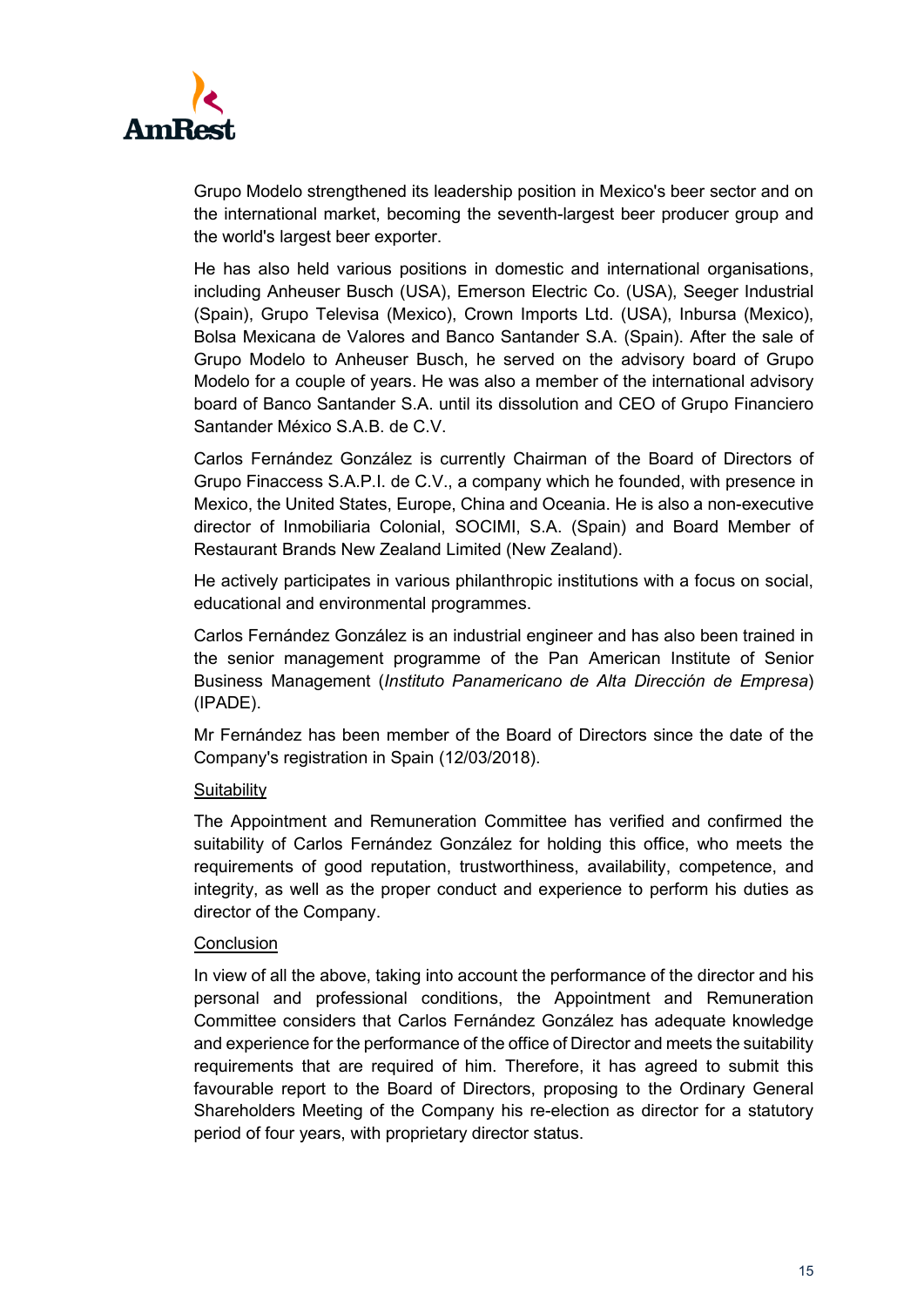

# 4. **PROPOSAL OF THE APPOINTMENT AND REMUNERATION COMMITTEE CONCERNING THE PROPOSAL FOR RE-ELECTION OF INDEPENDENT DIRECTORS**

In accordance with the provisions of Article 529 decies 4 of the Companies Act and Article 9.2 of the Rules of Procedure of the Board of Directors, proposals for the re-election, ratification and appointment of independent directors must be made by the Appointment and Remuneration Committee.

To this end, the Appointment and Remuneration Committee proposes the re-election, for a further four-year period, of Pablo Castilla Reparaz, with the status of independent director.

In connection with this report, the Appointment and Remuneration Committee has evaluated the performance, professional profile and suitability of the director, as well as his capacity to dedicate himself adequately to the performance of the office and to contribute effectively to the Company's governing bodies so they can carry out their duties with the highest standards of quality and efficiency.

4.1. Pablo Castilla Reparaz

## Performance assessment

The Appointment and Remuneration Committee has analysed the work and contribution of Pablo Castilla Reparaz to the Board of Directors since his appointment. It has also considered the dedication of Pablo Castilla Reparaz to his duties as director of the Company, as well as his knowledge, competences and experience, which, in the opinion of this Committee, allow him to develop his responsibilities appropriately.

In view of all the above, the Appointment and Remuneration Committee has concluded that Pablo Castilla Reparaz has performed his duties as director in a very satisfactory manner, thus helping the Company's corporate bodies to have a balanced composition adequate to their needs and contributing in a very relevant way so that they can develop their responsibilities with the quality, professionalism and dedication required for full effectiveness.

### Status of director

The re-election of Pablo Castilla Reparaz is proposed by the Appointment and Remuneration Committee, in consideration of his personal and professional characteristics, having verified that he is not currently involved in any of the circumstances provided under Article 529 duodecies 4 of the Companies Act, and that he can perform his office without being conditioned by relations with the Company or its Group, its significant shareholders or its executives, and can therefore hold the status of independent director.

### Professional profile

Pablo Castilla Reparaz has 30 years of experience in the banking sector as employee of Banco Santander, S.A., where he acquired extensive knowledge in